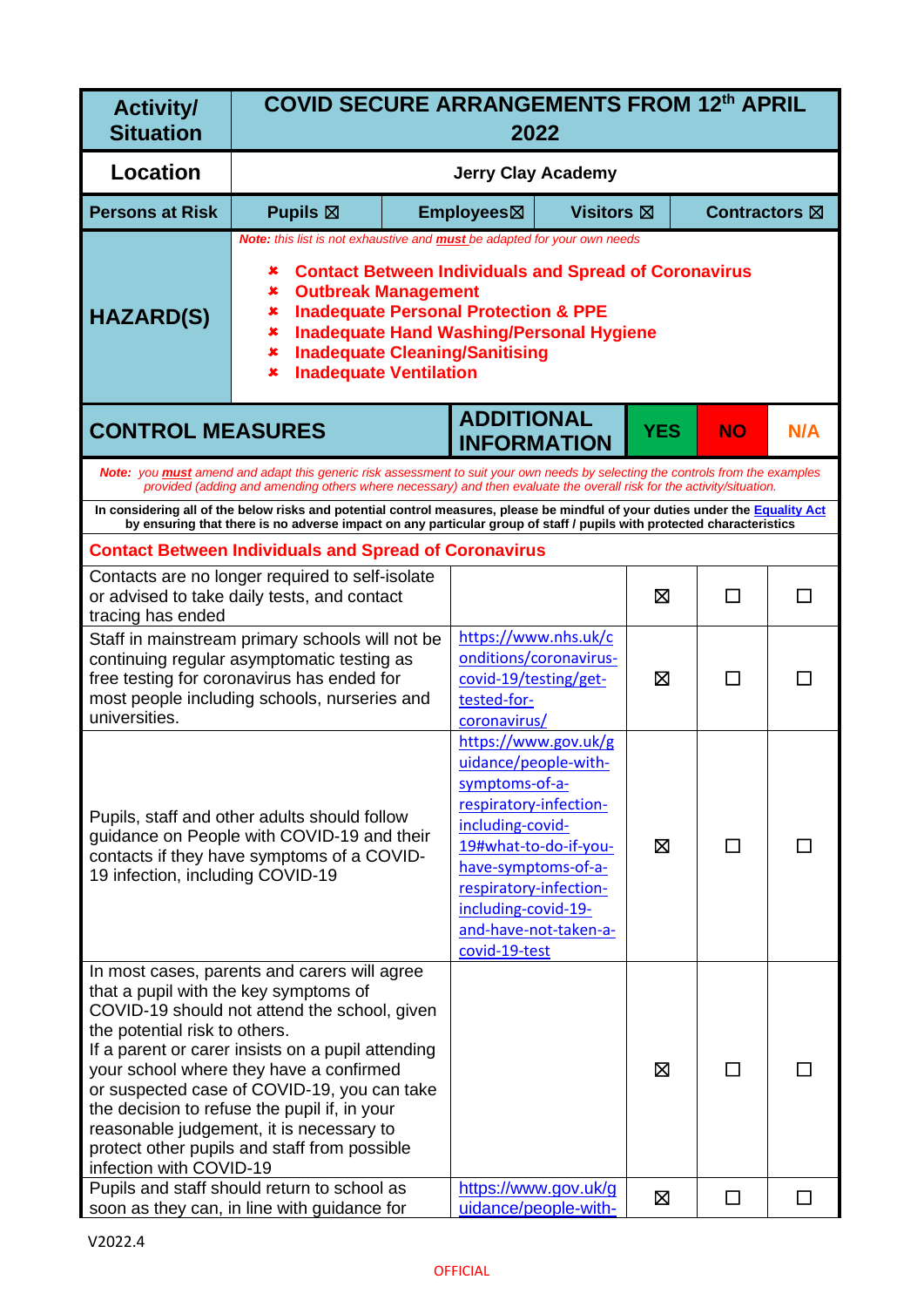| People with COVID-19 and their contacts.<br>For adults | symptoms-of-a-<br>respiratory-infection-<br>including-covid-                                                                                |  |  |
|--------------------------------------------------------|---------------------------------------------------------------------------------------------------------------------------------------------|--|--|
|                                                        | 19#what-to-do-if-<br>you-have-<br>symptoms-of-a-<br>respiratory-infection-<br>including-covid-19-<br>and-have-not-taken-<br>a-covid-19-test |  |  |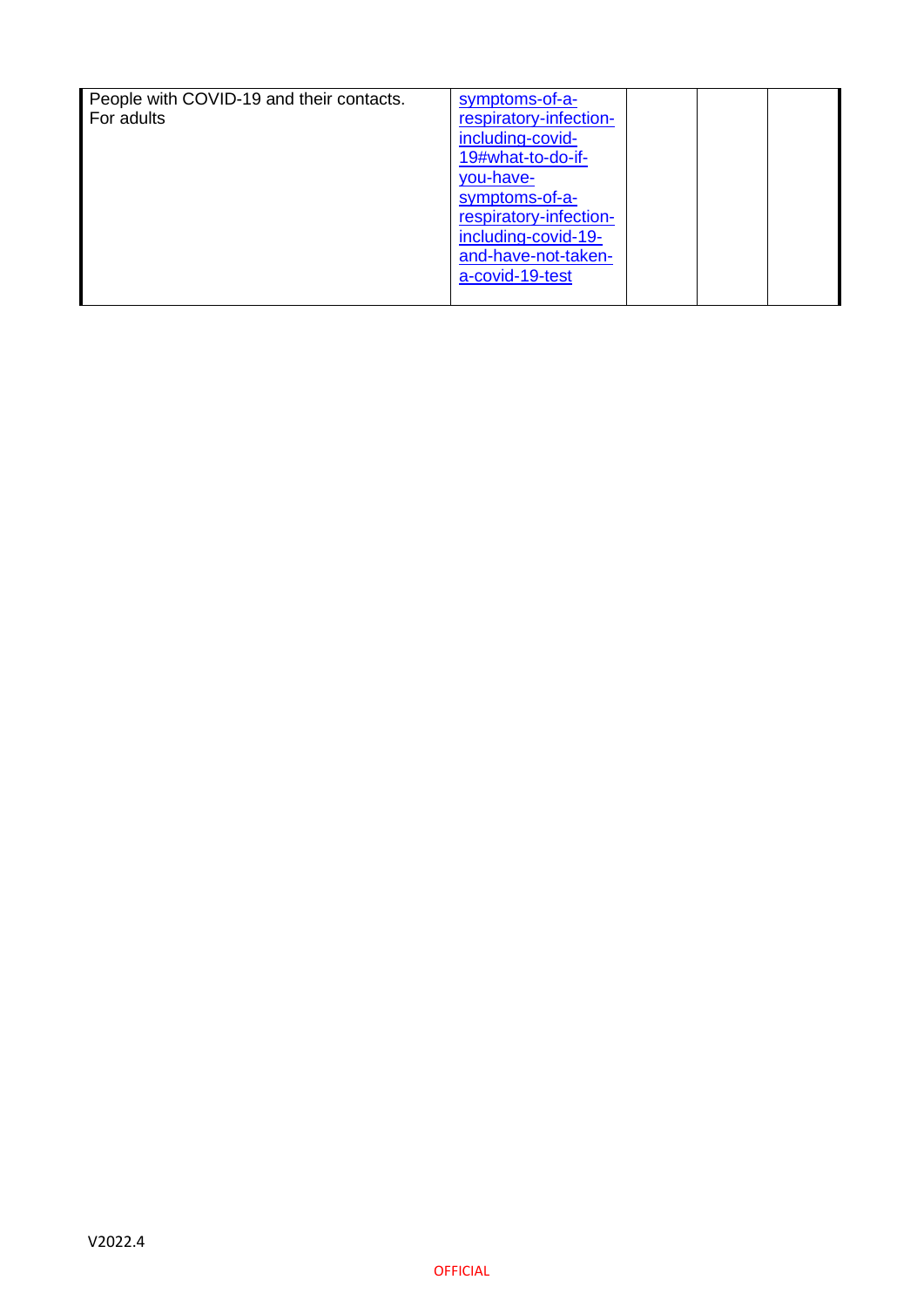| When children and young people with<br>symptoms should stay at home and when<br>they can return to education<br>Children and young people with mild<br>symptoms such as a runny nose, sore throat,<br>or slight cough, who are otherwise well, can<br>continue to attend their education setting.<br>Children and young people who are unwell<br>and have a high temperature should stay at<br>home and avoid contact with other people,<br>where they can. They can go back to school,<br>college or childcare, and resume normal<br>activities when they no longer have a high<br>temperature and they are well enough to<br>attend. | All children and<br>young people with<br>respiratory<br>symptoms should be<br>encouraged to cover<br>their mouth and<br>nose with a<br>disposable tissue<br>when coughing<br>and/or sneezing and<br>to wash their hands<br>after using or<br>disposing of tissues.<br>It can be difficult to<br>know when to seek<br>help if your child is<br>unwell. If you are<br>worried about your<br>child, especially if<br>they are aged under<br>2 years old, then you<br>should seek medical<br>help. | ⊠ |        |  |
|----------------------------------------------------------------------------------------------------------------------------------------------------------------------------------------------------------------------------------------------------------------------------------------------------------------------------------------------------------------------------------------------------------------------------------------------------------------------------------------------------------------------------------------------------------------------------------------------------------------------------------------|------------------------------------------------------------------------------------------------------------------------------------------------------------------------------------------------------------------------------------------------------------------------------------------------------------------------------------------------------------------------------------------------------------------------------------------------------------------------------------------------|---|--------|--|
| Children and young people aged 18 and under<br>who have a positive test result.<br>If a child or young person has a positive<br>COVID-19 test result they should try to stay at<br>home and avoid contact with other people for<br>3 days after the day they took the test., if they<br>can.<br>If after 3 days, they feel well and do not have<br>a high temperature, the risk of passing the<br>infection on to others is much lower.                                                                                                                                                                                                | https://www.gov.uk/g<br>uidance/people-with-<br>symptoms-of-a-<br>respiratory-infection-<br>including-covid-<br>19#Children                                                                                                                                                                                                                                                                                                                                                                    |   |        |  |
| People previously considered to be<br>particularly vulnerable, clinically<br>extremely vulnerable (CEV), and high or<br>higher-risk are not being advised to shield<br>again                                                                                                                                                                                                                                                                                                                                                                                                                                                           | Staff, children and<br>young people who<br>were previously<br>identified as being in<br>one of these groups<br>are advised to<br>continue to follow<br>Guidance for people<br>previously<br>considered clinically                                                                                                                                                                                                                                                                              | ⊠ | $\Box$ |  |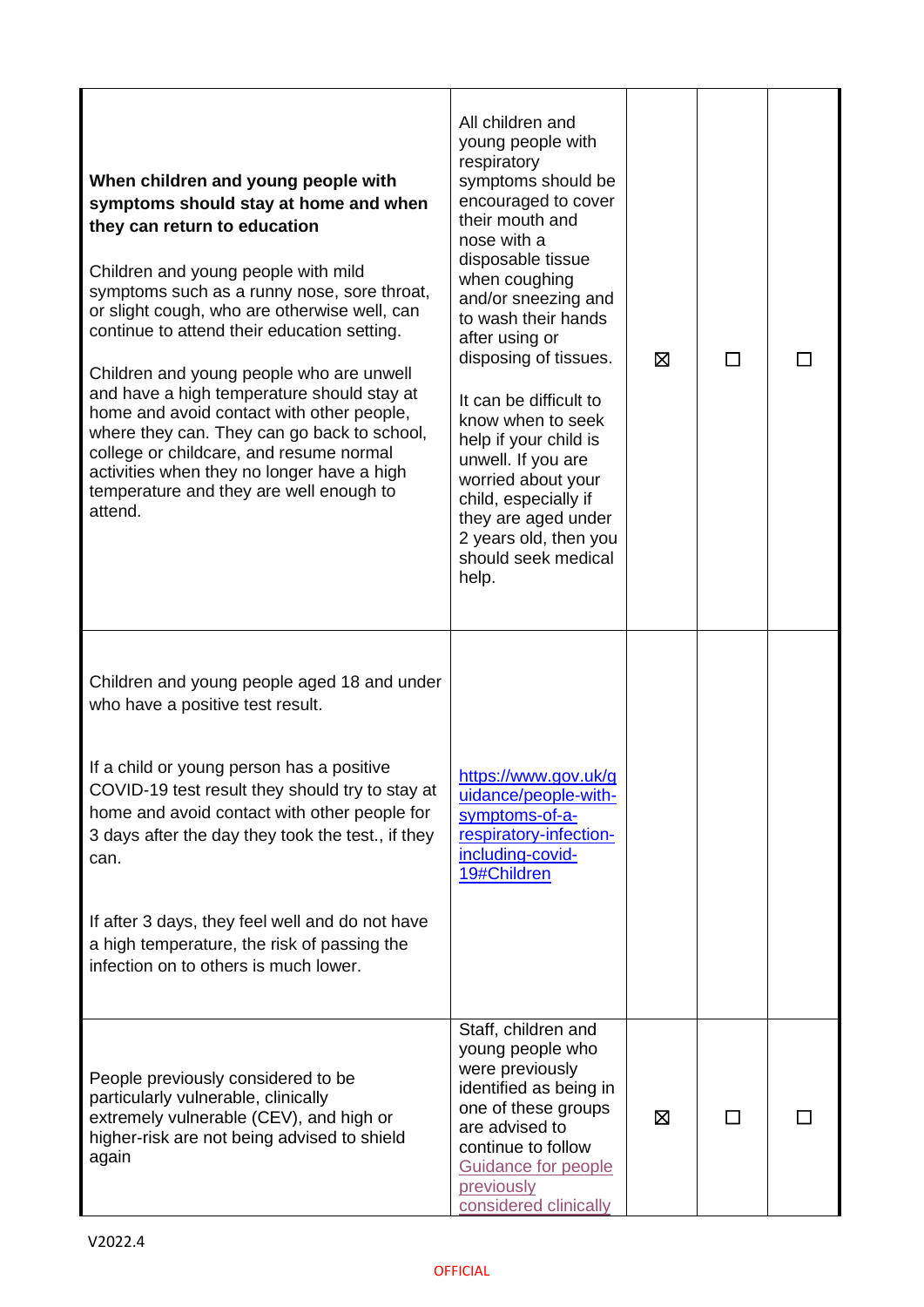|                                                                                                                                                                                                                                                                                                                                                                                                   | extremely vulnerable<br>from COVID-19 -<br><b>GOV.UK</b><br>(www.gov.uk)                                                                                                                                                                                  |   |              |  |
|---------------------------------------------------------------------------------------------------------------------------------------------------------------------------------------------------------------------------------------------------------------------------------------------------------------------------------------------------------------------------------------------------|-----------------------------------------------------------------------------------------------------------------------------------------------------------------------------------------------------------------------------------------------------------|---|--------------|--|
| Staff and children and young people over the<br>age of 12 with a weakened immune system<br>should follow COVID-19: guidance for people<br>whose immune system means they are at<br>higher risk - GOV.UK (www.gov.uk)                                                                                                                                                                              |                                                                                                                                                                                                                                                           | ⊠ | $\mathsf{L}$ |  |
| Staff, children and young people previously<br>considered CEV should attend school and<br>should follow the same Coronavirus (COVID-<br>19): guidance and support - GOV.UK<br>(www.gov.uk) guidance as the rest of the<br>population                                                                                                                                                              | In some<br>circumstances, a<br>member of staff,<br>child or young<br>person may have<br>received personal<br>advice from their<br>specialist or clinician<br>on additional<br>precautions to take<br>and they should<br>continue to follow<br>that advice | ⊠ | $\mathbf{r}$ |  |
| Whilst individual risk assessments are not<br>required, employers are expected to discuss<br>any concerns that people previously<br>considered CEV may have                                                                                                                                                                                                                                       |                                                                                                                                                                                                                                                           | ⊠ | П            |  |
| Employers will need to follow this specific<br>guidance Coronavirus (COVID-19): advice for<br>pregnant employees - GOV.UK (www.gov.uk)                                                                                                                                                                                                                                                            |                                                                                                                                                                                                                                                           |   | $\mathsf{L}$ |  |
| Mandatory certification is no longer in place<br>and so venues and events are not required<br>by law to use the NHS COVID Pass as a<br>condition of entry, but some may do so<br>voluntarily                                                                                                                                                                                                      | <b>Further information</b><br>on this is available in<br>the guidance on<br><b>Using your NHS</b><br><b>COVID Pass for</b><br>travel abroad and at<br>venues and settings<br>in England -<br><b>GOV.UK</b><br>(www.gov.uk)                                | Ø | П            |  |
| The NHS COVID Pass is not used as a<br>condition of entry for education or related<br>activities such as exams, teaching, extra-<br>curricular activities or any other day-to-day<br>activities that are part of education or training                                                                                                                                                            |                                                                                                                                                                                                                                                           | ⊠ | ΙI           |  |
| <b>Outbreak Management</b>                                                                                                                                                                                                                                                                                                                                                                        |                                                                                                                                                                                                                                                           |   |              |  |
| Settings will continue to have a role in working<br>with health protection teams in the case of a<br>local outbreak. If there is a substantial<br>increase in the number of positive cases in a<br>setting or if central government offers the area<br>an enhanced response package, a director of<br>public health might advise a setting to<br>temporarily reintroduce some control<br>measures |                                                                                                                                                                                                                                                           | ⊠ | $\mathsf{L}$ |  |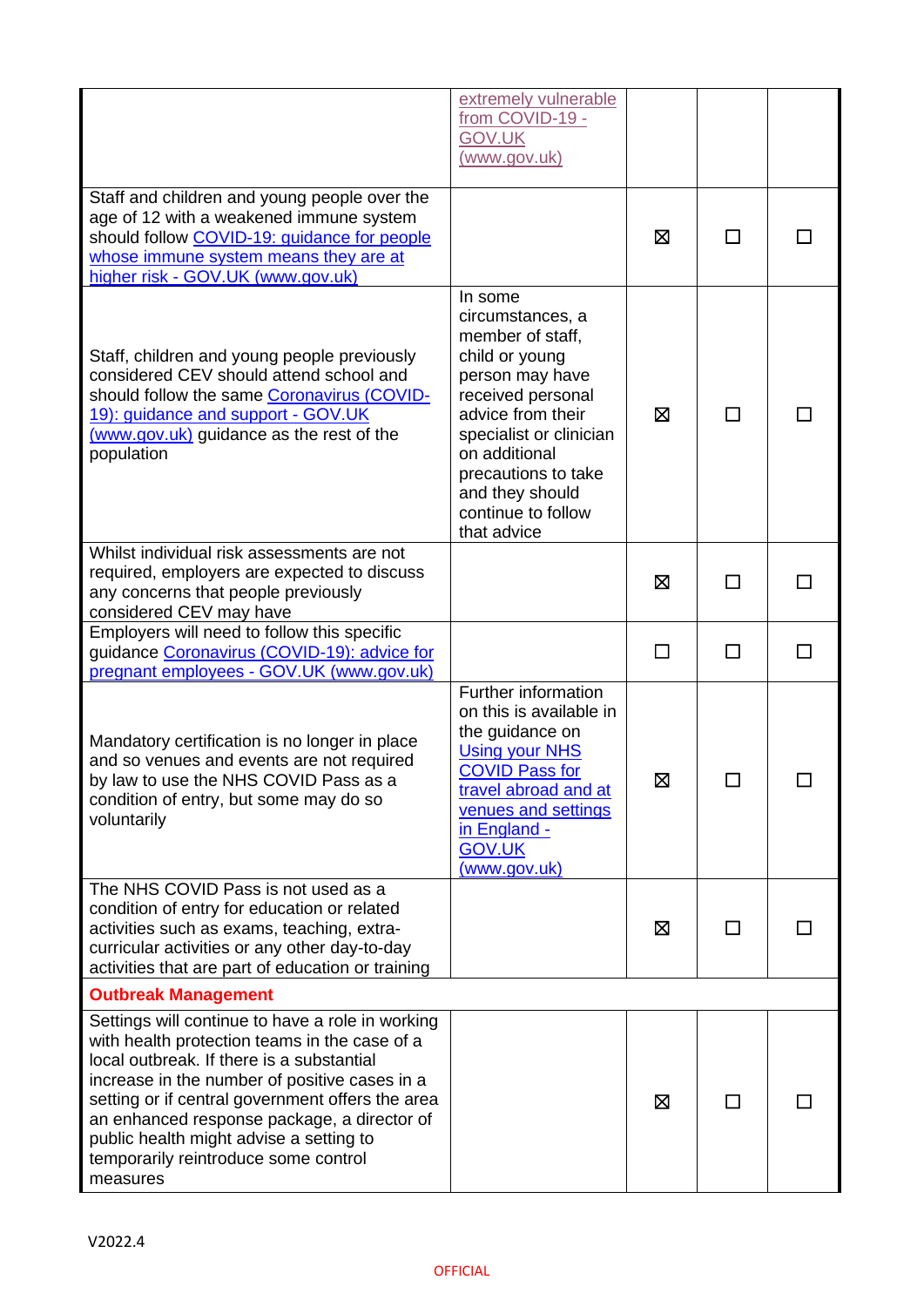| In the event of an outbreak, a school may be<br>advised by their local health team or<br>director of public health to undertake testing<br>for staff for a period of time                                |                                                                                                                                                                                                                                                                                                                                                                                                                                                                                                    | ⊠ | □  |  |
|----------------------------------------------------------------------------------------------------------------------------------------------------------------------------------------------------------|----------------------------------------------------------------------------------------------------------------------------------------------------------------------------------------------------------------------------------------------------------------------------------------------------------------------------------------------------------------------------------------------------------------------------------------------------------------------------------------------------|---|----|--|
| <b>Inadequate Personal Protection &amp; PPE</b>                                                                                                                                                          |                                                                                                                                                                                                                                                                                                                                                                                                                                                                                                    |   |    |  |
| Face coverings are no longer advised for<br>pupils, staff and visitors in classrooms or<br>communal areas                                                                                                |                                                                                                                                                                                                                                                                                                                                                                                                                                                                                                    | ⊠ | П  |  |
| Staff and pupils should follow wider advice on<br>face coverings outside of school, including<br>on transport to and from school                                                                         |                                                                                                                                                                                                                                                                                                                                                                                                                                                                                                    | ⊠ | ΙI |  |
| A director of public health might advise you<br>that face coverings should temporarily be<br>worn in communal areas or classrooms (by<br>pupils, staff and visitors, unless exempt)                      | You should make<br>sure your<br>contingency plans<br>cover this possibility                                                                                                                                                                                                                                                                                                                                                                                                                        | ⊠ | □  |  |
| Transparent face coverings, which may assist<br>communication with someone who relies on lip<br>reading, clear sound or facial expression to<br>communicate, can also be worn in these<br>circumstances  | <b>Transparent face</b><br>coverings may be<br>effective in reducing<br>the spread of COVID-<br>19.<br>However, the<br>evidence to support<br>this is currently very<br>limited                                                                                                                                                                                                                                                                                                                    | ⊠ | П  |  |
| Face coverings (whether transparent or cloth)<br>should fit securely around the face to cover the<br>nose and mouth and be made with a<br>breathable material capable of filtering airborne<br>particles |                                                                                                                                                                                                                                                                                                                                                                                                                                                                                                    | ⊠ |    |  |
| Face visors or shields can be worn by those<br>exempt from wearing a face covering but they<br>are not an equivalent alternative in terms of<br>source control of virus transmission                     | Visors may protect<br>against droplet<br>spread in specific<br>circumstances but<br>are unlikely to be<br>effective in<br>preventing aerosol<br>transmission, and<br>therefore in a school<br>environment are<br>unlikely to offer<br>appropriate<br>protection to the<br>wearer. Visors<br>should only be used<br>by those exempt<br>from wearing a face<br>covering after<br>carrying out a risk<br>assessment for the<br>specific situation and<br>should always be<br>cleaned<br>appropriately | ⊠ |    |  |
| <b>Inadequate Hand Washing/Personal Hygiene</b>                                                                                                                                                          |                                                                                                                                                                                                                                                                                                                                                                                                                                                                                                    |   |    |  |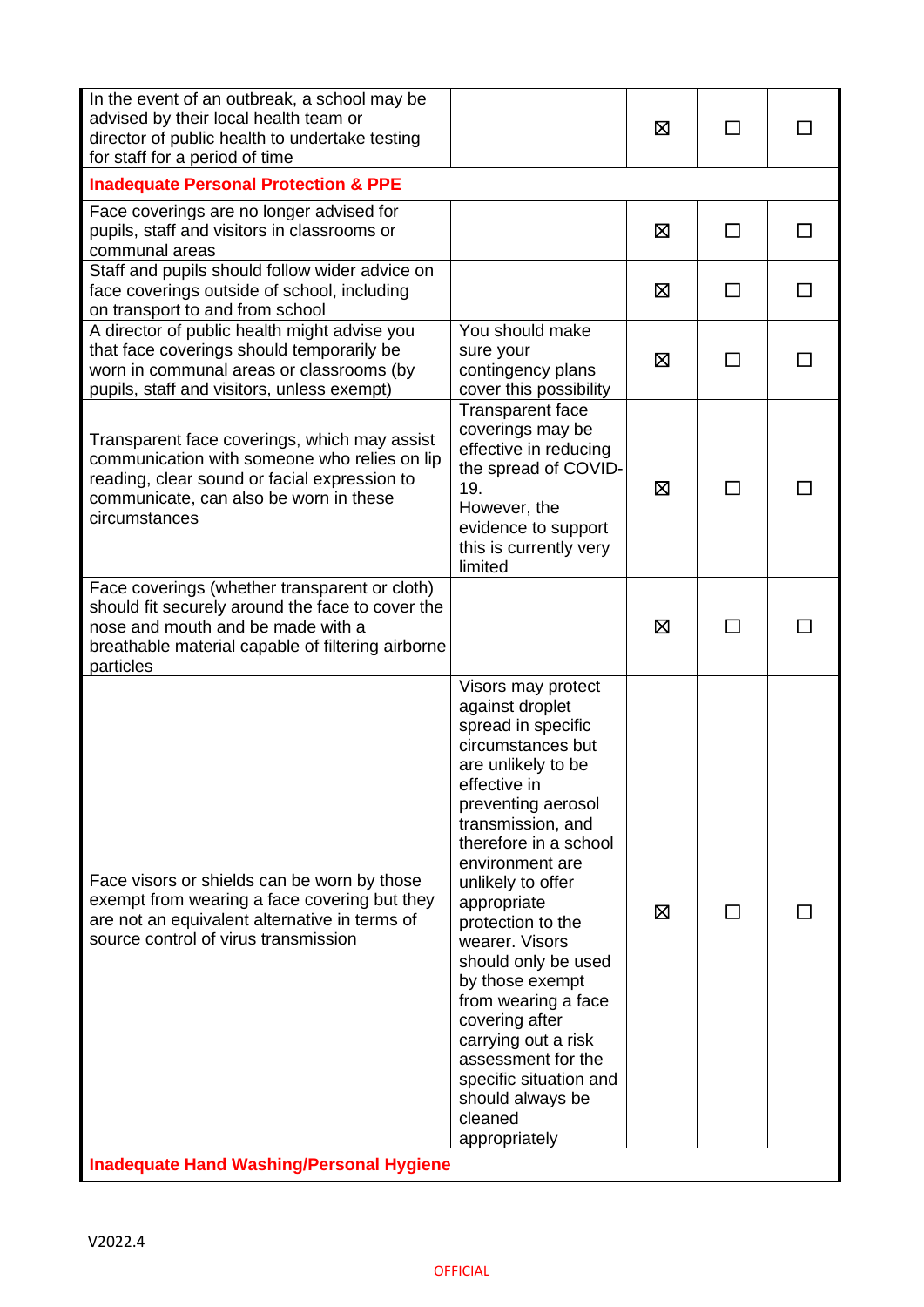| Staff/pupils/cleaners/contractors etc. will be<br>reminded to clean their hands regularly,<br>including;<br>when they arrive at the school<br>when they return from breaks<br>$\bullet$<br>when they change rooms<br>$\bullet$<br>before and after eating                                                                                                                                                                                                                                                                                                                                                    | Ensure that staff<br>have sufficient time<br>to wash their hands<br>regularly, as<br>frequently as pupils        | ⊠ | $\perp$      |              |
|--------------------------------------------------------------------------------------------------------------------------------------------------------------------------------------------------------------------------------------------------------------------------------------------------------------------------------------------------------------------------------------------------------------------------------------------------------------------------------------------------------------------------------------------------------------------------------------------------------------|------------------------------------------------------------------------------------------------------------------|---|--------------|--------------|
| Consideration given to how often pupils and<br>staff will need to wash their hands and<br>incorporated time for this is in timetables or<br>lesson plans                                                                                                                                                                                                                                                                                                                                                                                                                                                     |                                                                                                                  | ⊠ |              |              |
| Staff working with pupils who spit<br>uncontrollably may want more opportunities to<br>wash their hands than other staff                                                                                                                                                                                                                                                                                                                                                                                                                                                                                     |                                                                                                                  | ⊠ | П            | $\mathsf{L}$ |
| Pupils who use saliva as a sensory stimulant<br>or who struggle with 'catch it, bin it, kill it' may<br>also need more opportunities to wash their<br>hands and this has been considered                                                                                                                                                                                                                                                                                                                                                                                                                     |                                                                                                                  | ⊠ |              |              |
| Help given to pupils with complex needs to<br>clean their hands properly                                                                                                                                                                                                                                                                                                                                                                                                                                                                                                                                     |                                                                                                                  | 区 | $\Box$       | $\Box$       |
| Risk assessments for pupils with complex<br>needs that may struggle to maintain as good<br>respiratory hygiene as their peers, for example<br>those who spit uncontrollably or use saliva as<br>a sensory stimulant, have been updated in<br>order to support these pupils and the staff<br>working with them                                                                                                                                                                                                                                                                                                |                                                                                                                  | ⊠ |              |              |
| Hands are washed with liquid soap & water for<br>a minimum of 20 seconds                                                                                                                                                                                                                                                                                                                                                                                                                                                                                                                                     |                                                                                                                  | ⊠ | $\Box$       | $\Box$       |
| The school has considered whether they have<br>enough hand washing or hand sanitiser<br>'stations' available so that all pupils and staff<br>can clean their hands regularly                                                                                                                                                                                                                                                                                                                                                                                                                                 | Hand sanitiser<br>should be available<br>in classrooms,<br>eating areas and<br>public places (e.g.<br>reception) | ⊠ | $\mathsf{L}$ |              |
| The preferred method of washing hands is<br>through the use of soap and water for at least<br>20 seconds. Where this may be impractical or<br>difficult to achieve (e.g. due to time constraints<br>in between lessons) then this can be<br>supplemented with the use of alcohol based<br>hand cleansers/gels. However, the use of<br>such gels is not a substitute for hand washing.<br>Such gels MUST ONLY BE USED UNDER<br><b>CLOSE SUPERVISION. In normal</b><br>circumstances pupils should not be using<br>alcohol based hand cleansers unsupervised<br>because of the risk of ingestion and/or misuse | Skin friendly<br>cleaning wipes can<br>be used as an<br>alternative                                              | ⊠ |              |              |
| School has embedded hand washing routines<br>into school culture, supported by behaviour<br>expectations to help ensure younger pupils<br>and those with complex needs understand the<br>need to follow them                                                                                                                                                                                                                                                                                                                                                                                                 |                                                                                                                  | ⊠ |              |              |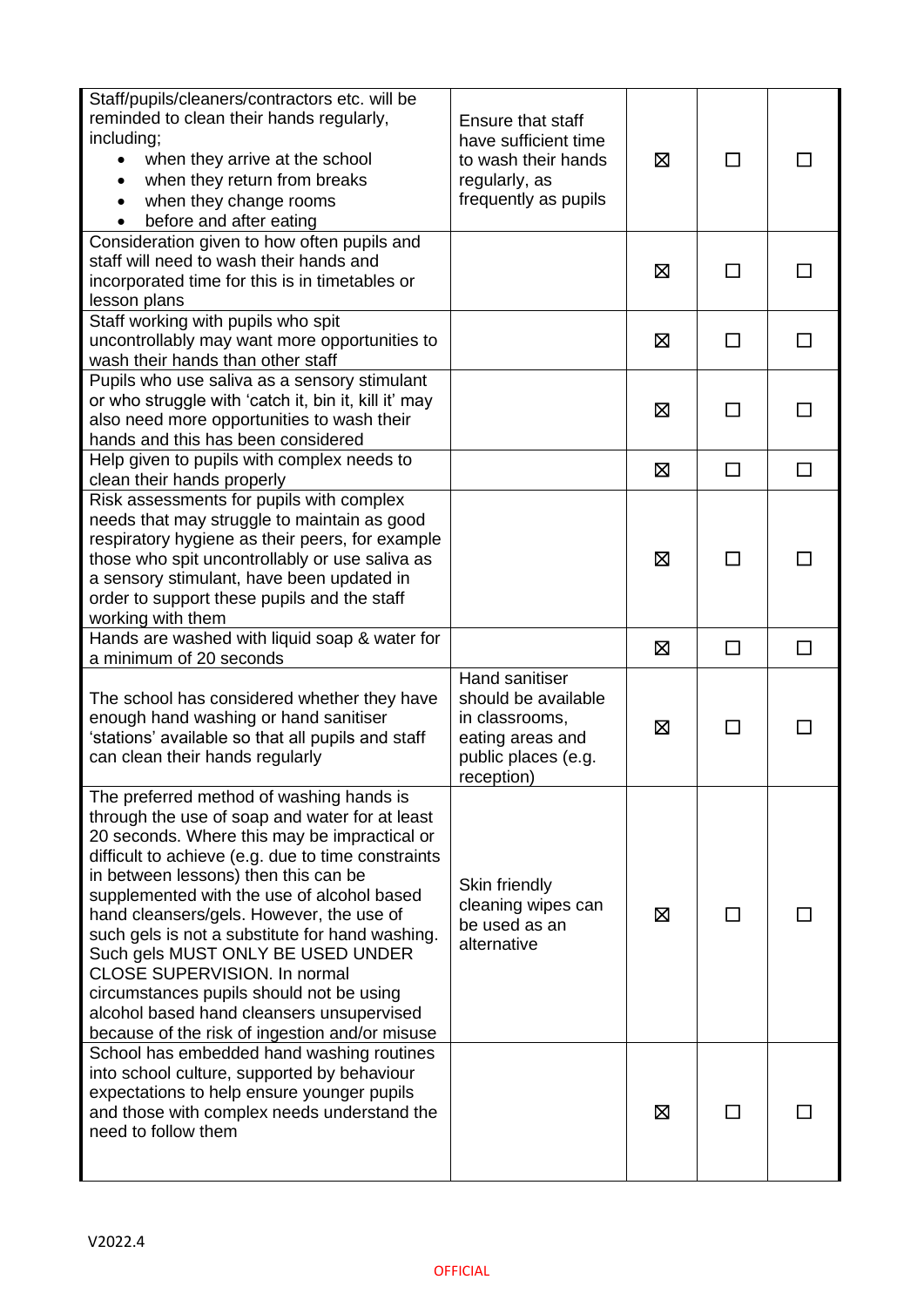| The 'catch it, bin it, kill it' approach is very<br>important and is promoted                                                                                                                                                  | tissues and use them to catch you<br>can live for several hours on<br>tissues. Dispose of your tissue as soon a<br>transfer germs to every<br>surface you touch. Clean your hands as<br>soon as you can.<br><b>NHS</b> | ⊠ |              |              |
|--------------------------------------------------------------------------------------------------------------------------------------------------------------------------------------------------------------------------------|------------------------------------------------------------------------------------------------------------------------------------------------------------------------------------------------------------------------|---|--------------|--------------|
| Disposable tissues are available in each room<br>for both staff and pupil use                                                                                                                                                  |                                                                                                                                                                                                                        | ⊠ | $\mathbf{I}$ |              |
| Bins (ideally lidded pedal bins) for tissues are<br>available in each room                                                                                                                                                     |                                                                                                                                                                                                                        | ⊠ | ΙI           |              |
| School has embedded the 'catch it, bin it, kill it'<br>approach to ensure younger pupils and those<br>with complex needs get this right, and that all<br>pupils understand that this is now part of how<br>the school operates | The e-bug website<br>contains free<br>resources for<br>schools, including<br>materials to<br>encourage good<br>hand and respiratory<br>hygiene                                                                         | ⊠ |              |              |
| <b>Inadequate Cleaning/Sanitising</b>                                                                                                                                                                                          |                                                                                                                                                                                                                        |   |              |              |
| A cleaning schedule that includes regular<br>cleaning of areas and equipment (for example,<br>twice per day), with a particular focus on<br>frequently touched surfaces is in place                                            | COVID-19: cleaning<br>in non-healthcare<br>settings outside the<br>home - GOV.UK<br>(www.gov.uk)                                                                                                                       | ⊠ |              |              |
| Electronic entry systems and keypads are<br>regularly sanitised particularly first thing in the<br>morning and where possible after each use                                                                                   |                                                                                                                                                                                                                        | ⊠ | $\mathsf{L}$ |              |
| Bins for tissues and other rubbish are emptied<br>throughout the day                                                                                                                                                           |                                                                                                                                                                                                                        | 区 | $\mathsf{L}$ |              |
| Stocks of cleaning chemicals, liquid soap,<br>paper towels, tissues, toilet roll, bin bags etc.<br>regularly checked and additional supplies<br>requested as necessary                                                         |                                                                                                                                                                                                                        | ⊠ | $\mathsf{L}$ |              |
| <b>Inadequate Ventilation</b>                                                                                                                                                                                                  |                                                                                                                                                                                                                        |   |              |              |
| Co2 monitors used and monitored to detect<br>areas of poor ventilation                                                                                                                                                         |                                                                                                                                                                                                                        | ⊠ | П            | $\mathsf{L}$ |
| Occupied spaces must always be well<br>ventilated and a comfortable teaching<br>environment maintained                                                                                                                         | This can be<br>achieved by a<br>variety of measures<br>including:                                                                                                                                                      | ⊠ |              |              |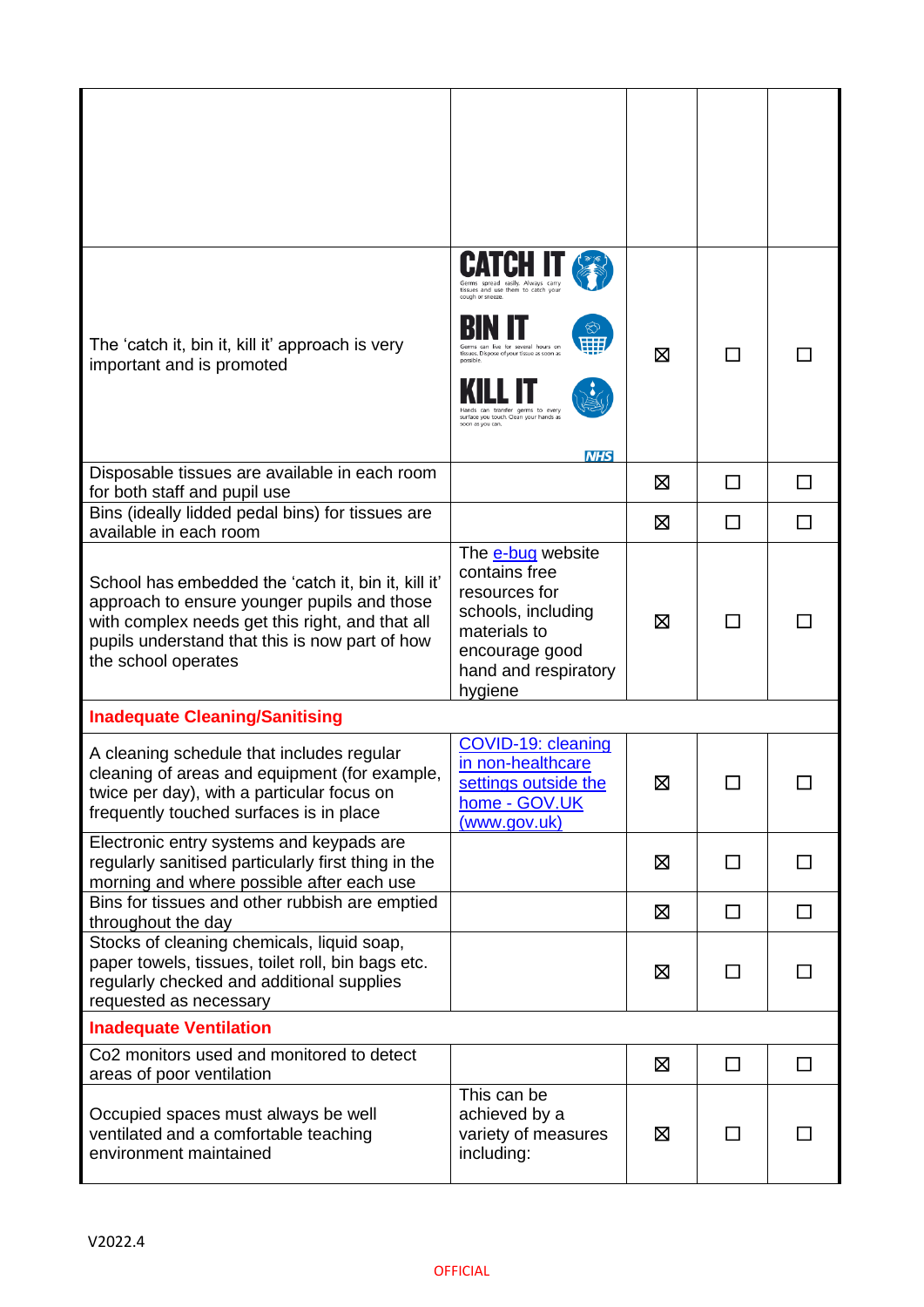|                                                                                                 | mechanical<br>ventilation systems<br>- these should be |   |    |   |
|-------------------------------------------------------------------------------------------------|--------------------------------------------------------|---|----|---|
|                                                                                                 | adjusted to increase<br>the ventilation rate           |   |    |   |
|                                                                                                 | wherever possible,                                     |   |    |   |
|                                                                                                 | and checked to<br>confirm that normal                  |   |    |   |
|                                                                                                 | operation meets                                        |   |    |   |
|                                                                                                 | current guidance (if                                   |   |    |   |
|                                                                                                 | possible, systems<br>should be adjusted                |   |    |   |
|                                                                                                 | to full fresh air or, if                               |   |    |   |
|                                                                                                 | not, then systems                                      |   |    |   |
|                                                                                                 | should be operated                                     |   |    |   |
|                                                                                                 | as normal as long as<br>they are within a              |   |    |   |
|                                                                                                 | single room and                                        |   |    |   |
|                                                                                                 | supplemented by an                                     |   |    |   |
|                                                                                                 | outdoor air supply)<br><b>Natural ventilation</b>      |   |    |   |
|                                                                                                 | - if necessary                                         |   |    |   |
|                                                                                                 | external opening                                       |   |    |   |
| Ventilate spaces with outdoor air                                                               | doors may also be<br>used provided this                | ⊠ |    |   |
|                                                                                                 | doesn't compromise                                     |   |    |   |
|                                                                                                 | safeguarding                                           |   |    |   |
| Where possible, occupied room windows                                                           | measures                                               |   |    |   |
| should be open                                                                                  |                                                        | ⊠ | □  | □ |
|                                                                                                 | Further advice on<br>this can be found in              |   |    |   |
|                                                                                                 | <b>Health and Safety</b>                               |   |    |   |
|                                                                                                 | Executive guidance                                     |   |    |   |
| Switch air handling units with recirculation to<br>100% outdoor air where this is not possible, | on air conditioning<br>and ventilation                 | Ø |    |   |
| systems are operated as normal                                                                  | during the                                             |   |    |   |
|                                                                                                 | coronavirus                                            |   |    |   |
|                                                                                                 | outbreak and CIBSE                                     |   |    |   |
|                                                                                                 | coronavirus (COVID-<br>19) advice.                     |   |    |   |
| Prop doors open, where safe to do so (bearing                                                   | Fire doors must not                                    |   |    |   |
| in mind fire safety and safeguarding), to limit                                                 | be propped open<br>unless they have a                  | 区 | П  |   |
| use of door handles and assist with creating a                                                  | self-closing hold                                      |   |    |   |
| throughput of air                                                                               | open device fitted                                     |   |    |   |
|                                                                                                 | natural ventilation<br>- opening windows               |   |    |   |
|                                                                                                 | (in cooler weather                                     |   |    |   |
| In cold weather where the school heating                                                        | windows should be                                      |   |    |   |
| system is activated, windows are open to<br>provide trickle ventilation rather than being       | opened just enough<br>to provide constant              | ⊠ | ΙI |   |
| fully open                                                                                      | background                                             |   |    |   |
|                                                                                                 | ventilation, and                                       |   |    |   |
|                                                                                                 | opened more fully<br>during breaks to                  |   |    |   |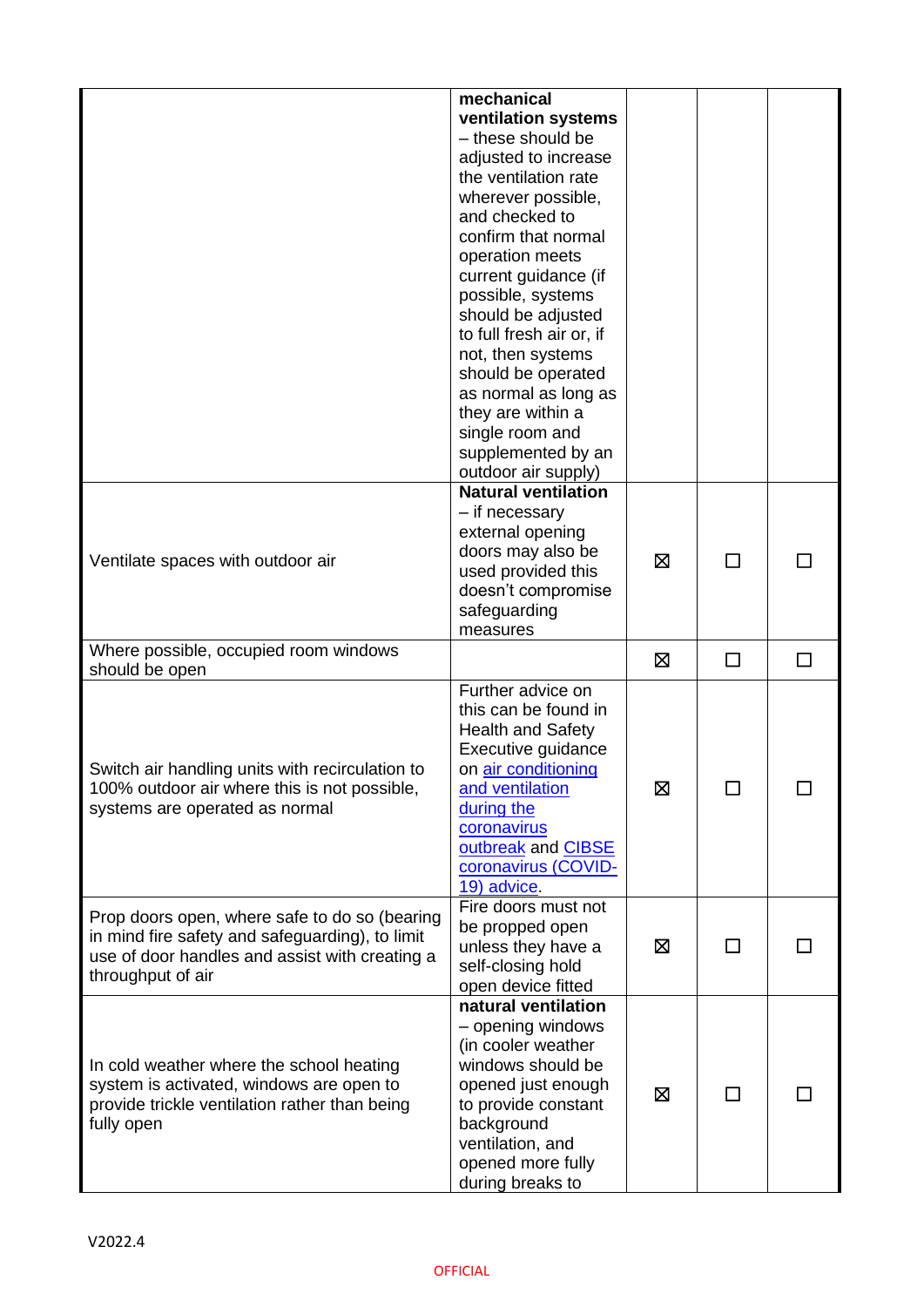|                                                           |                                                                                                                                                 | space)                                                             | purge the air in the                                                |                   |                            |                          |                                                  |
|-----------------------------------------------------------|-------------------------------------------------------------------------------------------------------------------------------------------------|--------------------------------------------------------------------|---------------------------------------------------------------------|-------------------|----------------------------|--------------------------|--------------------------------------------------|
| draughts                                                  | Consideration given to opening high level<br>windows in preference to low level to reduce                                                       |                                                                    |                                                                     |                   | ⊠                          | П                        |                                                  |
| heating is activated                                      | Consideration given to only opening every<br>other window instead of all windows when the                                                       |                                                                    |                                                                     |                   | ⊠                          | ΙI                       |                                                  |
|                                                           | If school needs to use additional heaters they<br>only use sealed, oil filled electric heaters                                                  | electrical risk                                                    | Electric fan heaters<br>used sparingly due<br>to increased fire and |                   | ⊠                          | $\overline{\phantom{a}}$ |                                                  |
|                                                           |                                                                                                                                                 |                                                                    |                                                                     |                   |                            |                          |                                                  |
|                                                           | Have you consulted with the people/representatives undertaking the<br>activity as part of the preparation of this risk assessment               |                                                                    |                                                                     |                   | Yes $\boxtimes$            |                          | No <sub>1</sub>                                  |
| measures                                                  | What is the level of risk for this activity/situation with existing control                                                                     |                                                                    |                                                                     |                   | <b>High</b><br>$\boxtimes$ | <b>Med</b>               | Low                                              |
|                                                           | Is the risk adequately controlled with existing control measures                                                                                |                                                                    |                                                                     |                   | Yes $\boxtimes$            |                          | No <sub>1</sub>                                  |
|                                                           | the risk and recorded them in the action plan                                                                                                   | Have you identified any further control measures needed to control |                                                                     |                   | Yes $\Box$                 |                          | $\overline{\mathsf{No}}$ $\overline{\mathsf{N}}$ |
| <b>ACTION PLAN</b> (insert additional rows if required)   |                                                                                                                                                 |                                                                    |                                                                     | To be actioned by |                            |                          |                                                  |
|                                                           | Further control measures to reduce risks so far as is<br><b>Name</b><br>reasonably practicable                                                  |                                                                    |                                                                     |                   | <b>Date</b>                |                          |                                                  |
|                                                           |                                                                                                                                                 |                                                                    |                                                                     |                   |                            |                          |                                                  |
|                                                           |                                                                                                                                                 |                                                                    |                                                                     |                   |                            |                          |                                                  |
|                                                           |                                                                                                                                                 |                                                                    |                                                                     |                   |                            |                          |                                                  |
|                                                           |                                                                                                                                                 |                                                                    |                                                                     |                   |                            |                          |                                                  |
| assessment                                                | State overall risk level assigned to the task <b>AFTER</b> implementation of<br>control and action plan measures taken as a result of this risk |                                                                    |                                                                     |                   | <b>High</b>                | <b>Med</b><br>⊠          | Low                                              |
|                                                           | Is such a risk level deemed to be as low as reasonably practical?                                                                               |                                                                    |                                                                     |                   | Yes $\boxtimes$            |                          | No <sub>1</sub>                                  |
| Is activity still acceptable with this level of risk?     |                                                                                                                                                 |                                                                    |                                                                     | Yes $\boxtimes$   |                            | No <sub>1</sub>          |                                                  |
| If no, has this been escalated to senior leadership team? |                                                                                                                                                 |                                                                    |                                                                     | Yes $\square$     |                            | No $\square$             |                                                  |
| Assessor(s):<br><b>Position(s):</b>                       | <b>C</b> Elliott<br><b>Headteacher</b>                                                                                                          | Signature(s):                                                      |                                                                     |                   | PENiott                    |                          |                                                  |
| Date:                                                     | 12.4.22                                                                                                                                         | <b>Review Date:</b>                                                |                                                                     |                   |                            |                          |                                                  |
| <b>Distribution:</b>                                      |                                                                                                                                                 |                                                                    |                                                                     |                   |                            |                          |                                                  |